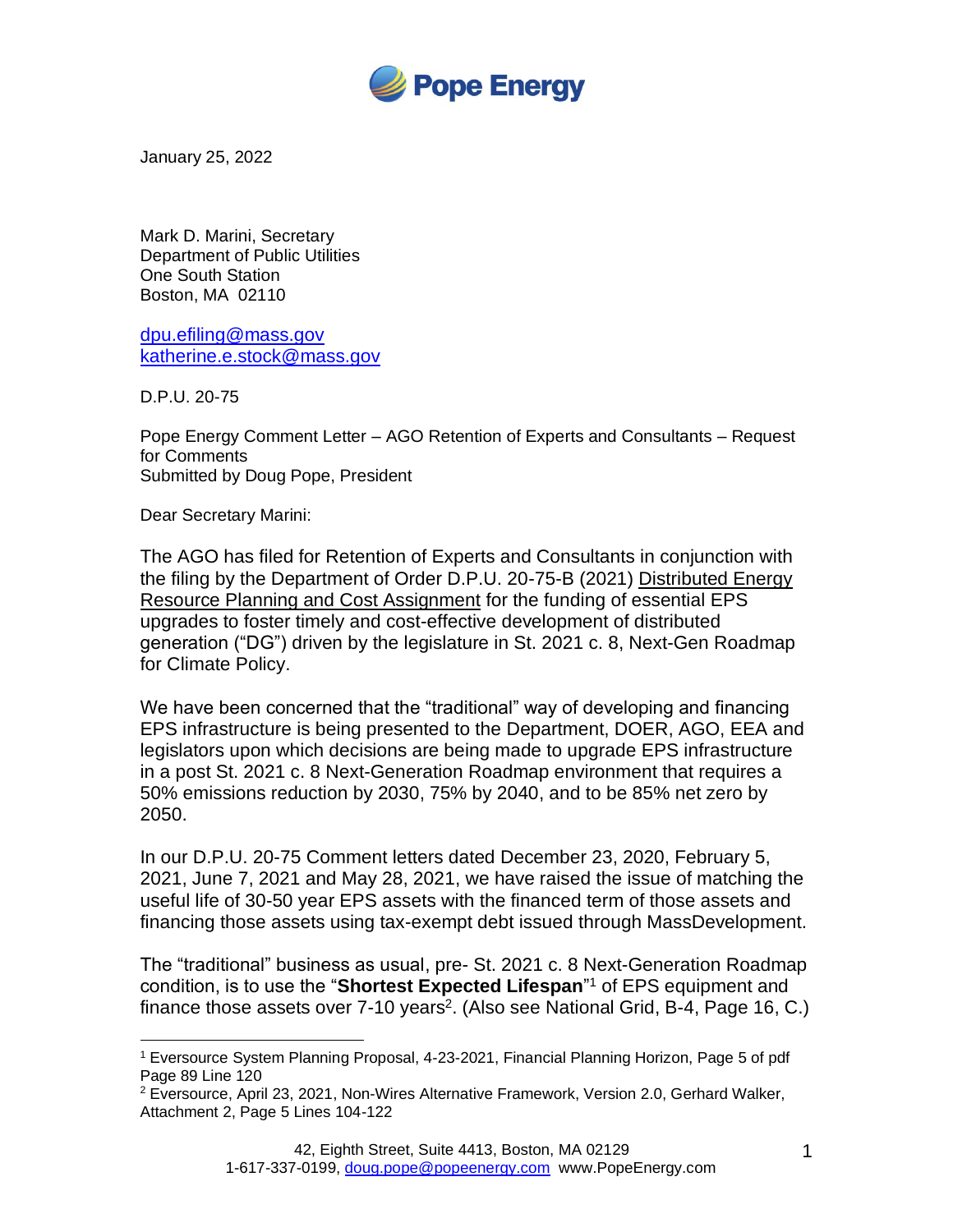

The "traditional" means of financing EPS upgrades by the EDCs, is through taxable 144 corporate debt bonds.

In all of our D.P.U. 20-75 comment letters, in direct discussions with MassDevelopment, in our phone inquiry to the AGO's office, in our July 29, 2021 letter to Secretary and MassDevelopment Chairman Mike Kennealy, in our March 22, 2021 Comment Letter regarding the Interim 2030 CECP to EEA and in subsequent video conference calls with Under Secretary Chang and with representatives of Eversource and National Grid, we have tried to advance the concept of the lowest cost of financing, which in the long term will be tax-exempt debt. National Grid has responded that they have used tax-exempt financing in the past when the delta between tax-exempt and 144 bonds was greater. There are several scenarios that should be explored by the experts hired by the AGO in arriving at the lowest cost of financing for the ratepayer.

An example of tax-exempt financing: Salem, MA has a general obligation bond (secured by taxes) for 2.5% with a term to 2050, federal and state tax-exempt compliant, with call protection through 2030 priced at 2-points under par (\$980 on a \$1,000 bond).

Could the EDCs obtain 144 bond financing at 2.5% for 30 years?

Firstly, tax-exempt financing requires a "public good" component. Financing the transition to 85% net zero emission reductions should meet that requirement. Three scenarios for consideration:

- 1. To provide the Department and policy makers the best cost for the ratepayer, financing transmission and distributed generation improvements using tax-exempt financing over 30-50 years, matching the useful lifespan of the upgrade EPS assets should be explored. This will enable the energy storage, transportation and building sector powered by DG-connected renewables to achieve 85% net zero emission reductions.
- 2. The electrification of the building and transportation sectors, which are going to be the most difficult to transition to low emissions electrified investments, may benefit from a tax-exempt "facility." Local banks would be both point organizations to advertise low-interest loans and conduits for funding projects. Once the homeowner, small business or condominium association has made the transition off fossil fuels and an approved building permit has been issued by the authority having jurisdiction, the bank would process the tax-exempt, low-interest loan with the "facility." The bank would receive a service fee similar to its fees generated in the processing of residential mortgages that are laid off to the secondary mortgage market.